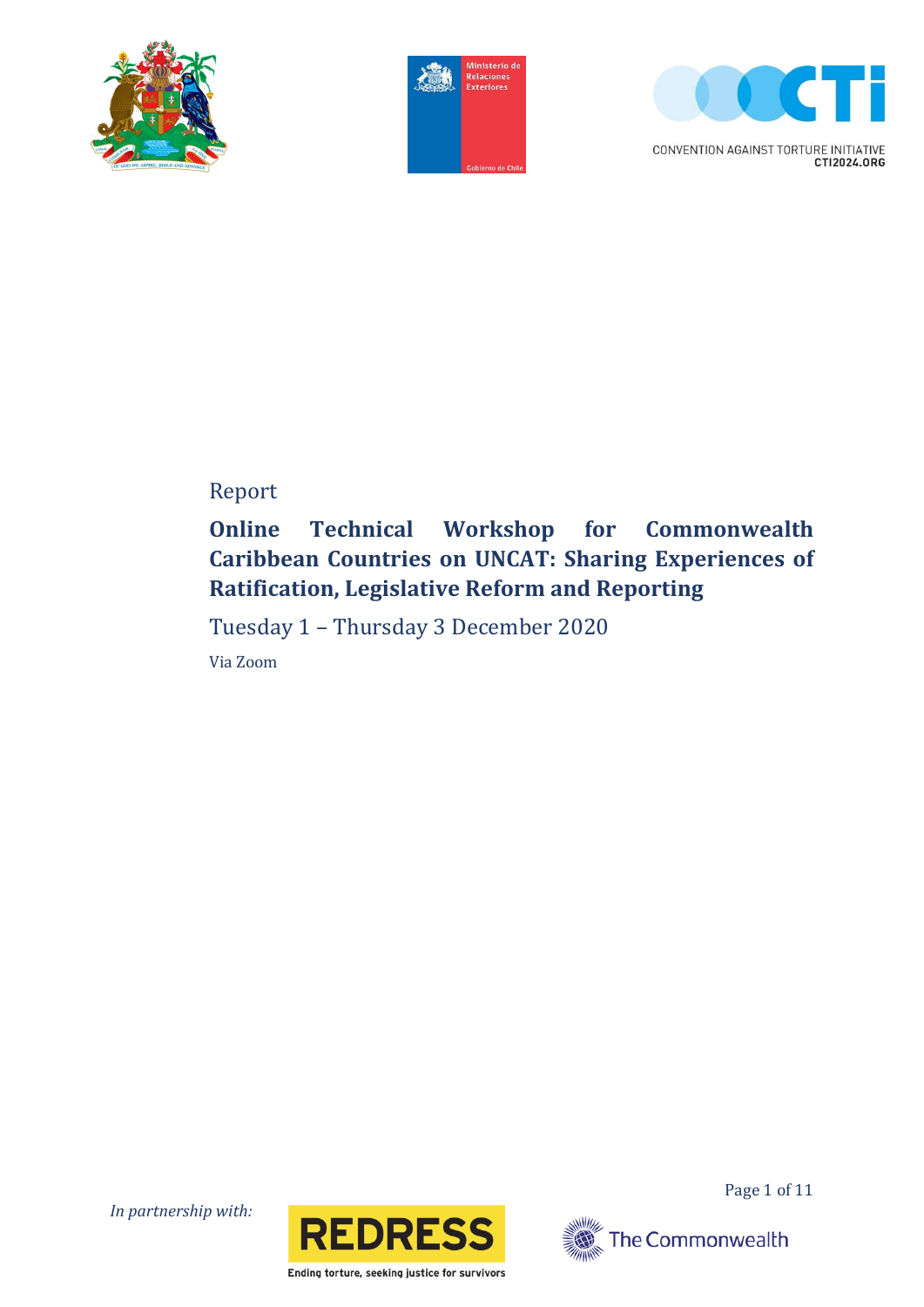### **Introduction**

 $\overline{a}$ 

- 1. From 1 to 3 December 2020, the [Convention Against Torture Initiative \(](https://www.cti2024.org/)CTI), in partnership with the [Redress Trust \(REDRESS\)](https://redress.org/) and the [Commonwealth](https://thecommonwealth.org/about-us/secretariat)  [Secretariat,](https://thecommonwealth.org/about-us/secretariat) held a technical workshop on the ratification of the United Nations Convention against Torture and Other Cruel, inhuman or Degrading Treatment or Punishment (UNCAT), as well as legislative reform and reporting for Commonwealth Caribbean countries. The workshop was held online and hosted by the Governments of Chile and Grenada. The seminar brought together experienced staff from the Ministries of Foreign Affairs and of Justice, as well as Attorney-General's offices of nine Caribbean countries (Antigua and Barbuda, the Bahamas, Grenada, Guyana, Jamaica, Saint Kitts and Nevis, Saint Lucia, Trinidad and Tobago, and Suriname1), as well as experts from Uganda, the United Nations Committee against Torture (CAT), the Office of the High Commissioner for Human Rights (OHCHR), CTI, REDRESS and the Commonwealth Secretariat.
- 2. One of CTI's key priorities is to encourage States to adopt or align their national laws with UNCAT. The CTI has been working closely with a number of Caribbean governments – bilaterally as well as through regional seminars – over the past few years to support activities towards UNCAT ratification and implementation in the region2.
- 3. About half of the countries represented had not yet become parties to UNCAT, and those that had become parties stated it had not yet been fully implemented into domestic law. Representatives expressed the need for reforms in their respective systems, in order to bring their countries into line with the obligations under UNCAT. The seminar gave an opportunity for participants to discuss ratification procedures, legislative drafting techniques, reporting to CAT, and sharing their experiences. It enabled them to learn about the different approaches to ratification, accession, and drafting legislative frameworks against torture (in particular the experiences of the Bahamas, Chile, Ghana and Uganda). Participants outlined the positive practices and challenges they face in their domestic systems in break-out group sessions. With the support of experts, they identified gaps in their systems for protecting against and combating torture, the different steps of the ratification process, and explored possible options to address these challenges. An expert from the OHCHR Office of the UN Resident Coordinator in Bridgetown, Barbados's resident office in Barbados explained the reporting requirements to CAT.
- 4. The seminar was held under the "Chatham House" [Rule of non-attribution,](https://www.chathamhouse.org/about-us/chatham-house-rule) in order to encourage frank dialogue and debate among the participants. All participants received materials to prepare for and guide them through the sessions and discussions and to enable them to consult relevant sources for the development and/or improvement of their anti-torture legislative frameworks. Ahead of the seminar, participants also had to review a note on

<sup>1</sup> Although Suriname is not a Commonwealth Caribbean country, they were invited in view of the UPR commitment to ratify UNCAT.

<sup>2</sup> See: CTI regional seminar on anti-torture national and legislative frameworks, held in Santiago, Chile, on 5-6 April 2017, report available here: https://cti2024.org/content/docs/Chile%20Seminar%20Report\_FINAL\_ENG.pdf; CTI Caribbean regional seminar on the fair administration of justice and UNCAT, held in Saint Lucia, on 4-6 June 2018, report available here: https://cti2024.org/content/images/WP1618%20Report\_final%20v.pdf.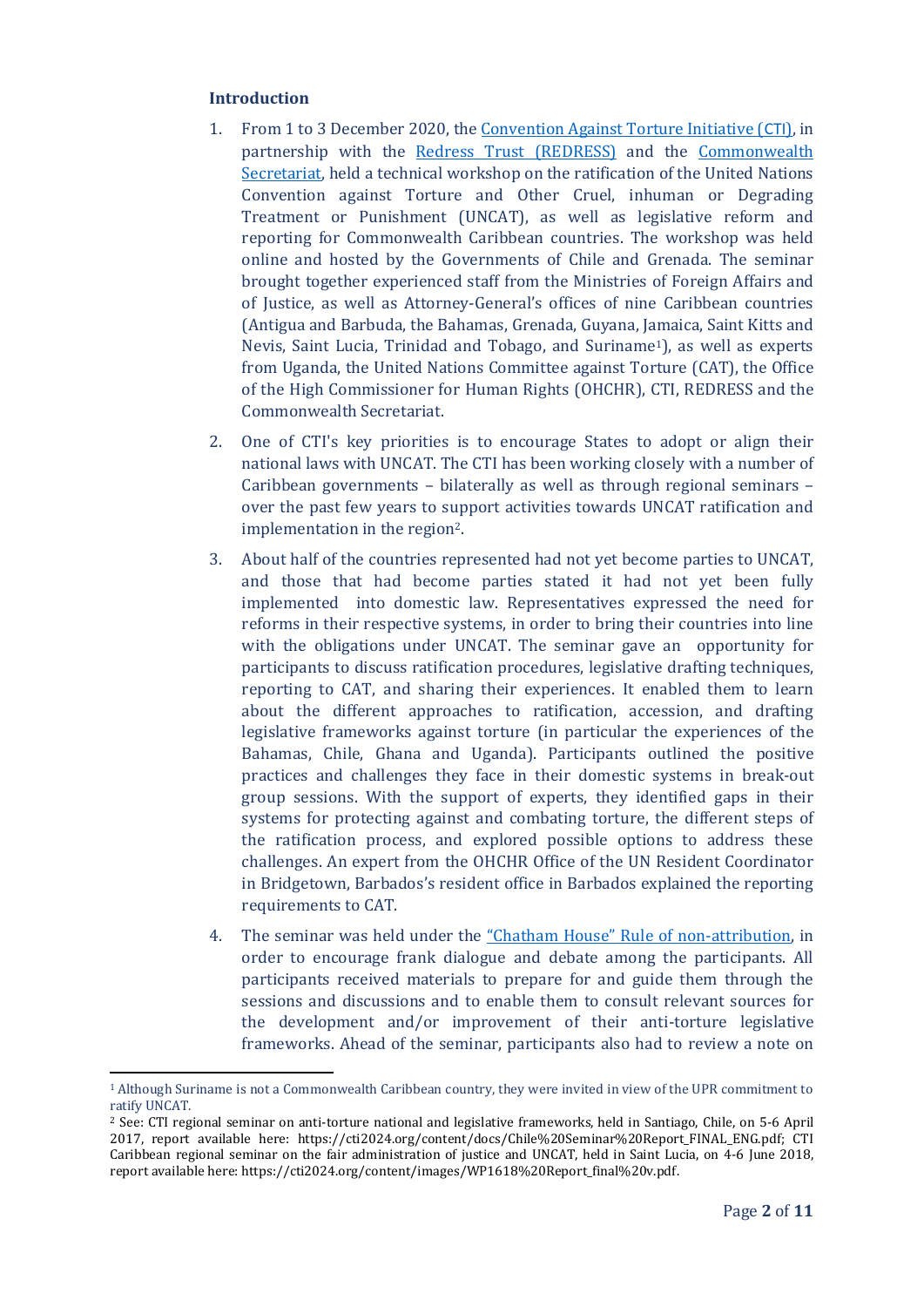laws and regulations relevant to UNCAT of their respective countries prepared by REDRESS and CTI. They were asked to elaborate further during the seminar, in break-out sessions.

### **Objectives of the Workshop**

- 5. The purposes of this technical seminar were to:
	- Discuss UNCAT ratification technicalities and legislative provisions;
	- Identify elements needed to construct an effective anti-torture legislative framework and reflect on and 'map' relevant national laws, to consider the degree to which they are already in conformity with UNCAT and to take stock of areas where legislative changes may be required or recommended;
	- Share experiences and exchange information on national practices around processes of legislative review for either Cabinet papers and/or drafting anti-torture laws or amendments;
	- Practice the technical skills of Cabinet drafting and/or legal drafting in the context of torture prevention and redress and receive feedback from experienced drafters;
	- Obtain advice from experts.
- 6. This report summarises the main aspects of the discussions and presentations, in order to better support and inspire other countries. We hope that other similar seminars can be organised for other countries and in other regions, depending on the needs and interest generated.

# **High level opening**

- 7. During the High-Level Introduction, H.E. Carolina Valdivia, Acting Minister of Foreign Affairs of Chile, highlighted the importance of UNCAT as a tool to uphold human dignity and creating strong preventive frameworks. She illustrated this point drawing from Chile's experience in ratifying and implementing UNCAT. Hon. Oliver Joseph, Minister for Foreign Affairs of Grenada underlined Grenada's experience in ratifying UNCAT and the support offered by CTI and the Commonwealth Secretariat in this process. He then underscored some of the upcoming legislative changes planned in Grenada to bring its legislation in line with UNCAT. Dr Jens Modvig, Chair of the Committee against Torture (CAT), highlighted the many benefits that ratifying UNCAT can bring domestically, emphasised the universality of the prohibition against torture and ill-treatment, and the collaborative process of reporting to CAT, leading to legal developments and improvements.
- 8. In the course of their introductory remarks, Dr Alice Edwards, Head of the CTI Secretariat, Dr Tawanda Hondora, Head of the Human Rights Unit of the Commonwealth Secretariat, and Mr Rupert Skilbeck, Director of REDRESS, presented the various types of support and technical assistance that their respective organisations offer to government institutions for ratifying and implementing UNCAT.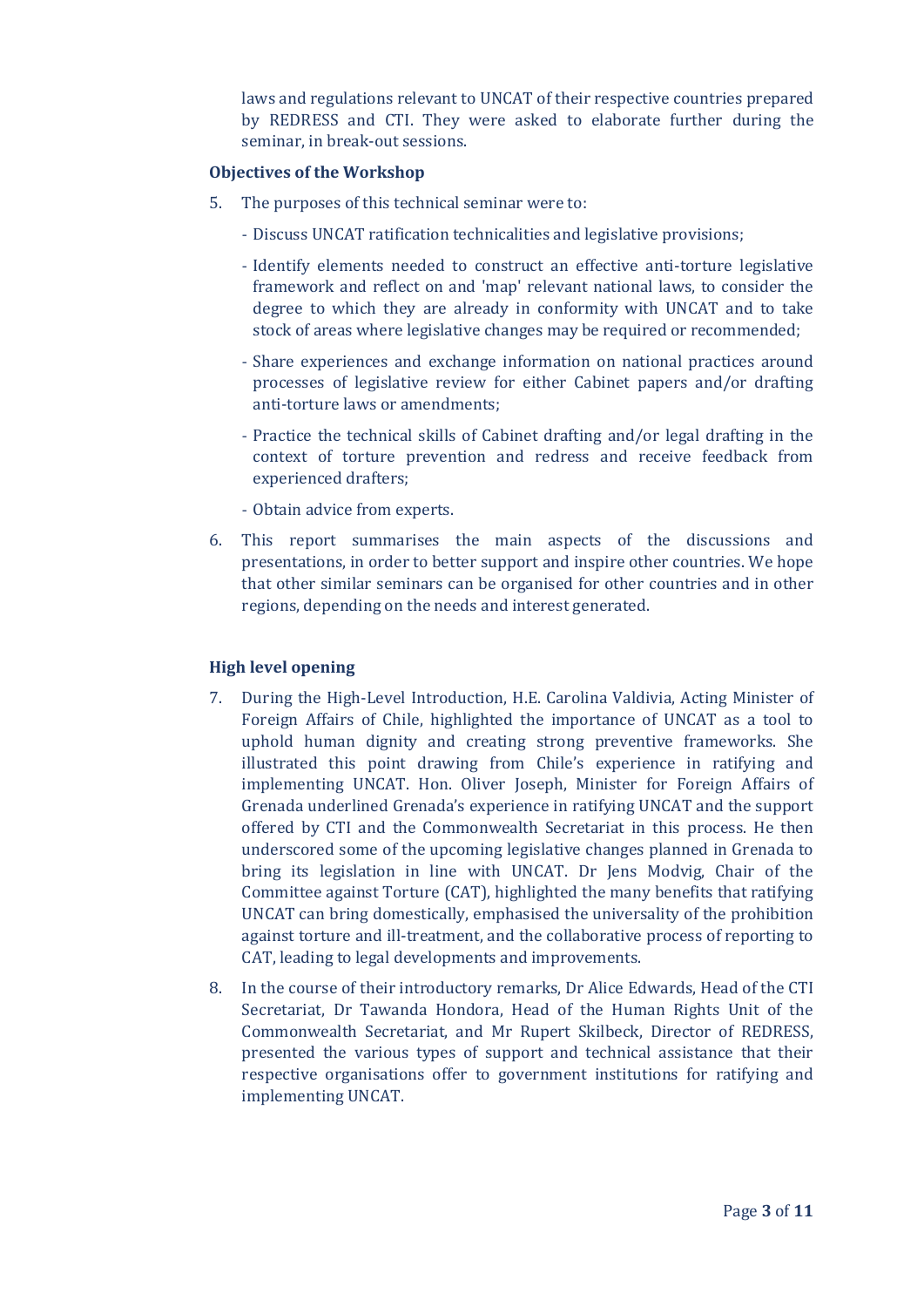## **The Prohibition of Torture in UNCAT**

- 9. During the introductions and the first session, speakers outlined the core elements of anti-torture legislation in terms of States' obligations derived from UNCAT.
- 10. In Session 1, Ms Julie Bardèche, REDRESS Legal Advisor, gave a general introduction to UNCAT and presented in detail the elements necessary for a proper transposition of the Convention, using the UNCAT General Comments, the relevant case law and materials, including [CTI's Implementation Tools](https://www.cti2024.org/en/cti-uncat-implementation-tools/). The issues presented included the following: criminalisation of torture; modes of liability; rules of admissibility and exclusion of evidence derived from the use of torture; jurisdiction over acts of torture and other forms of illtreatment; provision of a complaints system for victims of torture; protection measures for victims of torture; obligation to investigate and prosecute allegations of torture; extradition of suspected authors of acts of torture; amnesties, immunities, statutes of limitations and other impediments to prosecution; non-refoulement; and the right of victims to reparation.
- 11. It is important that the legislative drafters identify the various pieces of primary and secondary legislation that might be affected by the Convention implementation reforms, both by way of specific new laws, and by incorporation of relevant standards into pre-existing legislation. A large number of statutes (Criminal Offences Act, Criminal Procedure Act, Sexual Offences Act, Evidence Act, etc) will be affected, as well as extradition or mutual legal assistance agreements.
- 12. During a brainstorming session led by Mr Rupert Skilbeck, participants discussed how best to define torture and distinguish it from cruel, inhuman or degrading treatment or punishment. It is important to establish that the prohibition of torture is absolute, and to set torture as a specific offence.
- 13. The issue of the threshold of suffering was raised. It has not been decided by UNCAT and therefore is left – to an extent – to the discretion of the States, and the discretion of judges, based on all of the circumstances of each case. Participants asked about whether acts committed by non-State actors could be characterised as "torture". They supported the application of the principle of due diligence of States in the context of acts of torture committed by private actors, and the extension of liability for acts of torture to non-State actors.
- 14. Participants raised a question on the tension between the obligation to prosecute acts of torture and the need to protect a person in the performance of his or her official duties through immunities from prosecution, particularly in the context of changes in political majorities. It is clear, however, that the position of international law in this regard on the non-derogable nature of the prohibition of torture justifies discarding immunities in the face of allegations of torture.<sup>3</sup> Similarly, a superior order cannot be used as a defence against torture allegations.
- 15. Reparations were also discussed. They are not limited to damages and financial interests. The possibility of filing a complaint and obtaining a decision recognising the harm, the acts of torture and the responsibility of the

 $\overline{\phantom{a}}$ 

<sup>3</sup> United Nations Committee Against Torture, *[General Comment No. 3](https://www2.ohchr.org/english/bodies/cat/docs/CAT.C.GC.3_fr.doc)*, 13 December 2012, para. 38.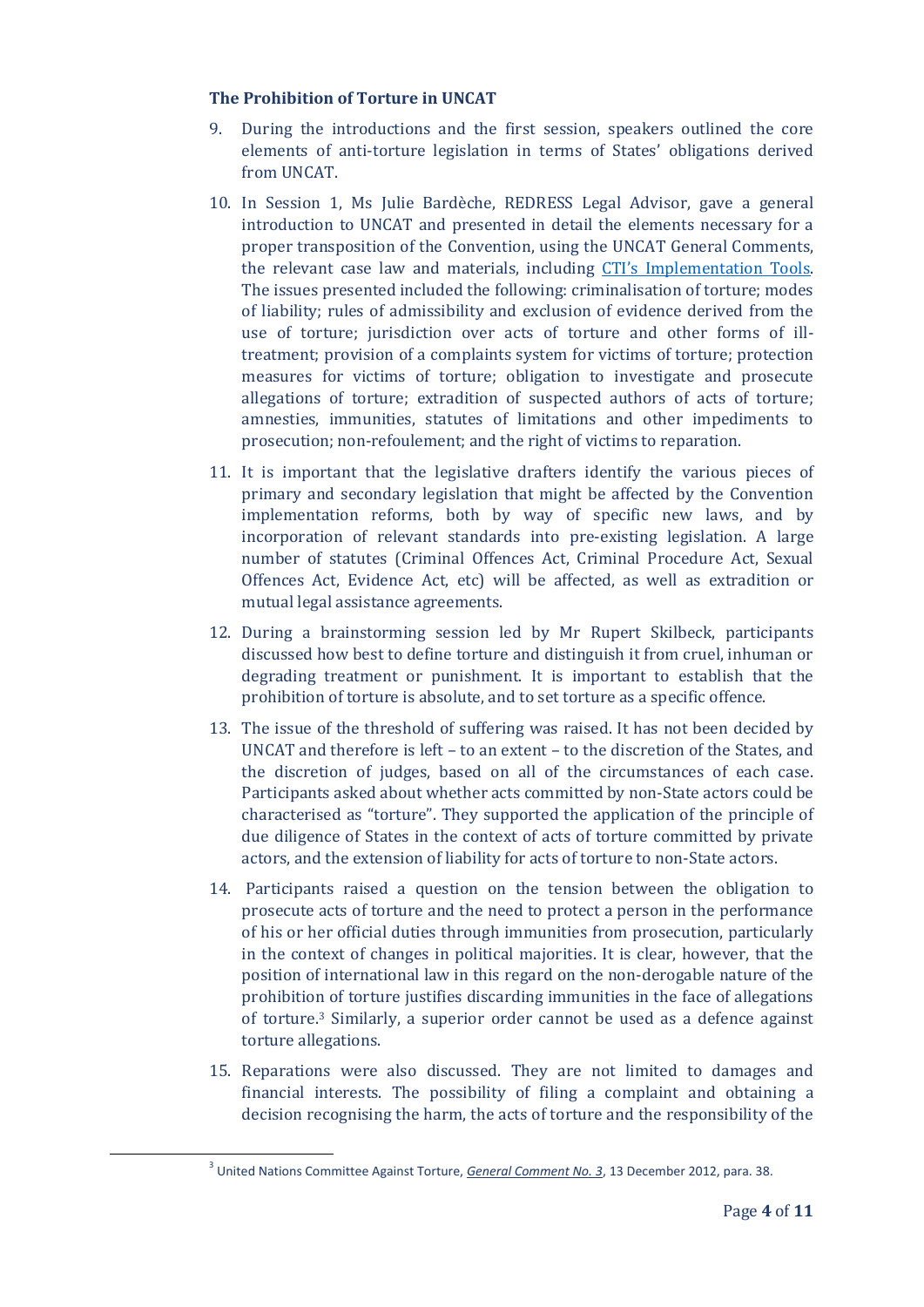perpetrators are in themselves measures of satisfaction that form part of reparations, as are public apologies and guarantees of non-repetition. Collective and symbolic reparations were also addressed.

# **Principles and Techniques of Legislative Drafting**

- 16. Ms Olive Zaale Otete, a Legislative Drafting Consultant from Uganda, explained the procedures, principles and techniques of good legislative drafting. She emphasised that legislative drafting is a form of communication of a policy intent, which, in the context of the prohibition of torture and ill-treatment, requires transposition of the UNCAT's legislative provisions into domestic legislation. It also means identifying the needs and pitfalls of existing legislation, and the type of legislation required. This entails identifying the object and purpose (intention) of the proposed law or amendments, communicated in a way that makes the rules easily implementable.
- 17. Some more specific legislative drafting techniques mentioned were:
	- One sentence per single legislative idea, using simple and practical words. Avoid archaic or Latin expressions except where necessary;
	- A preference for short sentences over long-winding ones;
	- Keep the number of sub-sections few and use clearly numbered subsections and sub-paragraphs;
	- A preference for positive over negative statements and using active over passive voice.
- 18. Ms Ruth Ssekindi, Director for Monitoring and Inspections, Uganda Human Rights Commission, then moderated a discussion amongst the experts and participants, in which it was observed that:
	- Having a constitutional prohibition against torture and ill-treatment is not sufficient to cover the scope of State obligations under UNCAT.
	- In implementing UNCAT, an array of domestic statutes and acts covering e.g. criminal law, criminal procedure, police and military regulations, extradition and immigration laws, etc. – may need to be reviewed and amended.
	- Including a specific offence of 'torture', which contains the constitutive elements of the definition provided for in Article 1 of UNCAT. Explicily incorporating both physical and mental harm would be expected. There was general agreement that providing for an offence of aggravated assault in criminal legislation was insufficient to capture the seriousness of the crime of torture.
	- An advantage of common law jurisdictions is that the courts play a very useful role in interpreting and applying the definitions of torture and ill-treatment.
	- Beyond laws, policies, practices and manuals may also have to be changed in order to bring a domestic system in line with UNCAT.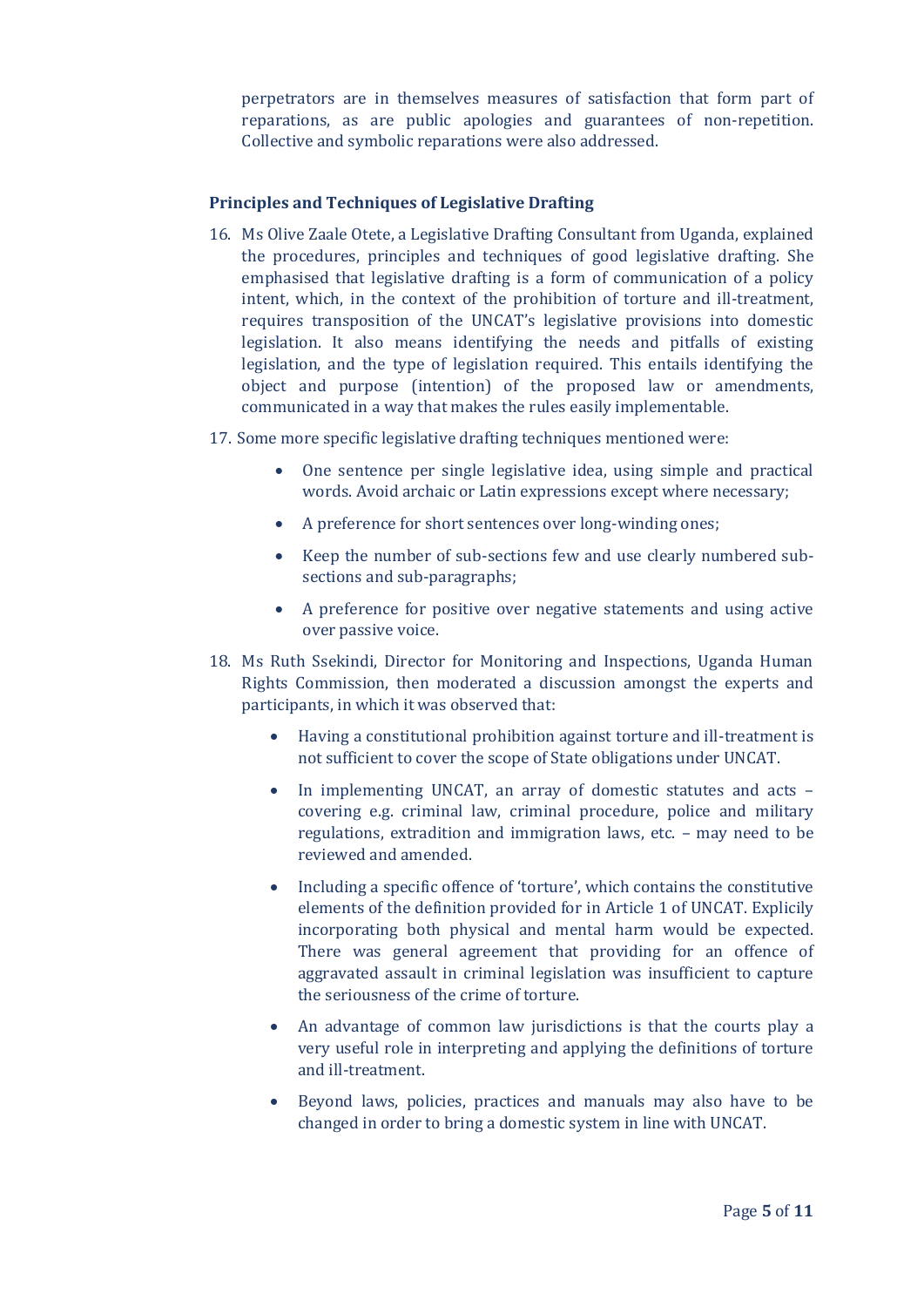#### **Models of anti-torture legislation**

- 19. Two models of legislation *i.*e., stand-alone law or integration into existing criminal laws – were discussed. The advantages and disadvantages of both models were identified by the participants. In both cases, the legislative drafter must apply the fundamental principles of good legislative drafting: clarity, precision and consistency. Legislative provisions must present the concepts in a relevant and gender-neutral manner, implementing the underlying policy, responding to specific needs and communicating the policy and its effects to the public. Participants saw the advantages of stand-alone legislation, for clarity, ease of reference and advocacy purposes. This should be combined with a strong review of other laws to avoid conflicting norms.
- 20. Participants and experts stressed the importance of a preliminary screening of existing legislation in all aspects of an issue that is the subject of a new law or a legislative amendment. Indeed, in order to avoid internal contradictions of laws, it is essential, before undertaking a legislative reform on combating torture, to identify all existing texts relevant to the integration of the Convention and other regional and international texts into domestic law. The obligations relating to combating torture fall within several areas of legislation, which it is important to reform in order to bring it into line with international and regional texts. Participants were referred to the [APT-CTI](https://cti2024.org/content/docs/APT%20Anti%20Torture%20Guide_ENG.pdf)  [Guide on anti-torture legislation,](https://cti2024.org/content/docs/APT%20Anti%20Torture%20Guide_ENG.pdf) as it identifies the main legislative provisions in UNCAT and has a check-list where government officials can catalogue their own country's existing legislative framework.
- 21. Participants also raised that the political climate was important in starting a process of implementation, as a bill would have to be discussed in Parliament and may face opposition. In this regard, it was noted that stakeholder consultations are key.
- 22. Participants turned to the strengths and weaknesses of their domestic antitorture frameworks. Antigua and Barbuda was the only country present which had a specific anti-torture statute. The others had, for the most part, a general constitutional prohibition of torture and other provisions scattered in various statutes. The importance of criminalising cruel, inhuman or degrading treatment or punishment was also raised.
- 23. Some participants underscored that while they did not have such comprehensive statutes, the domestic apparatus contained strong guarantees, for instance in relation to disciplinary procedures and guidelines governing the conduct of arrests, use of force and the prohibition of superior orders, as well as penal laws that could be used to circumvent the lack of such legislation. Others highlighted that witnesses of torture had the possibility of testifying via videoconference with protective measures.
- 24. Representatives also highlighted some shortcomings, such as: the need for the consent of the Director of Public Prosecutions before an investigation into torture allegations can be launched; the lack of a judicial avenues in cases of police abuse; and the absence of some jurisdictional grounds (such as extraterritorial jurisdiction). Some extradition acts contain a provision excluding extradition where torture is likely. The importance of having an evidence act containing an exclusionary rule to dismiss evidence obtained through the use of torture was also recognised. Other issues such as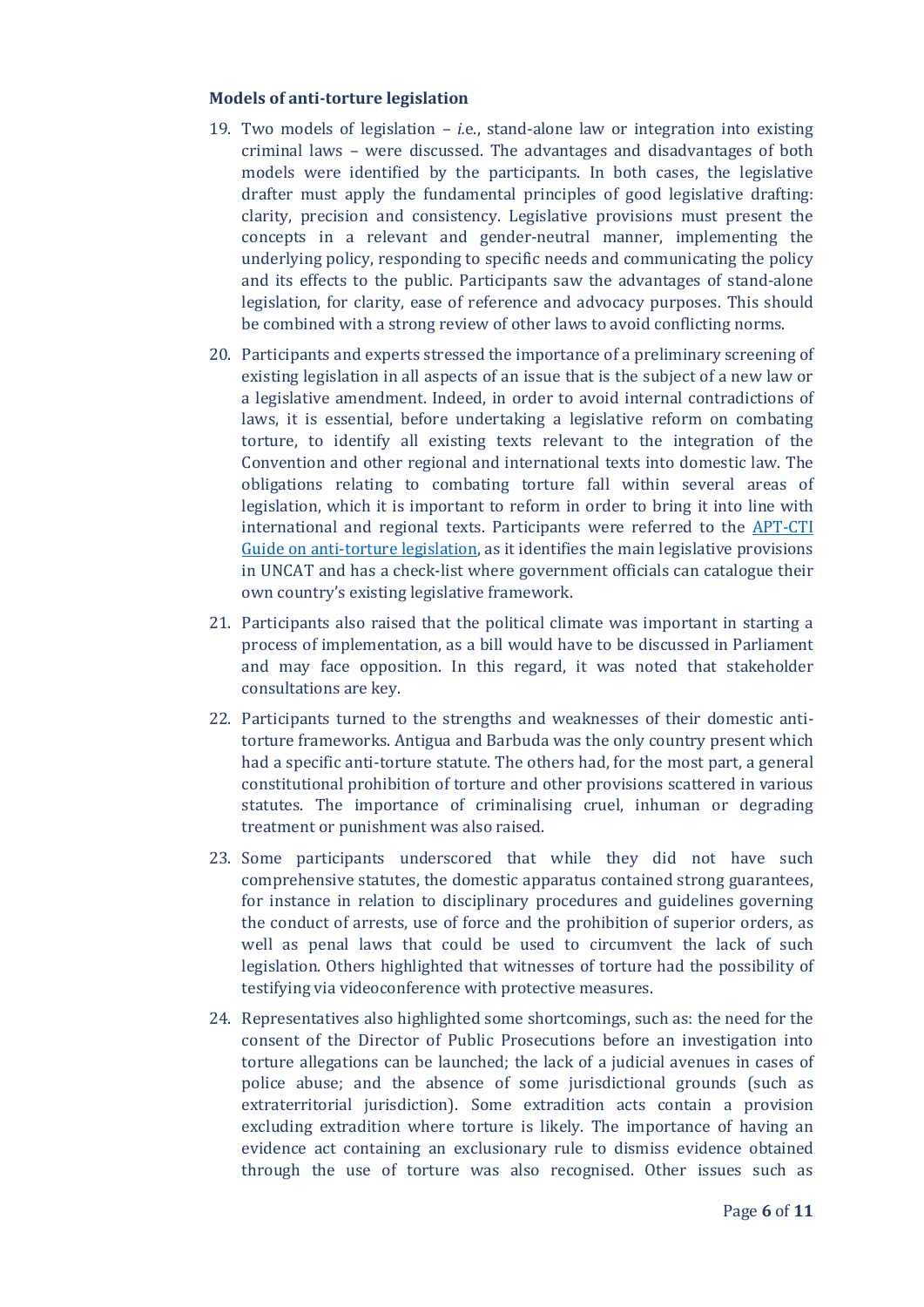immunities and complaints were also touched upon as being problematic in some instances.

25. Participants identified and suggested priorities for legislative reform in their respective countries, including increasing awareness-raising and training about the definition of torture; and reviewing the exercise of criminal jurisdiction for acts of torture to ensure it has extraterritorial effect and specifically provide for universal jurisdiction.

# **Sharing Experiences of Ratifying UNCAT for UNCAT non-States-Parties: Developing arguments for the Cabinet submission**

- 26. Ms Jewel Major, Chief Counsel at the Office of the Attorney-General and Ministry of Legal Affairs, was the invited speaker and shared the experience of the Commonwealth of the Bahamas in ratifying UNCAT. She described the preliminary research on the Bahamas' legislation which was carried out in view of her participation in a CTI seminar; the consultations which were held ahead of ratification, the drafting of an opinion for the Attorney Generaland the tools that were used to help this process, encouraging participants to use the [CTI Ratification Tool.](https://cti2024.org/content/images/CTI%20Ratification%20tool%20-%20executiveaction%20and%20annexes%20compilation%20Nov%20201...pdf) She highlighted the technical assistance provided by external organisations, such as CTI. On the basis of all these elements and consultations, a Cabinet paper was prepared. She emphasised the importance of such a paper being plain and simple, to make the process and obligations under UNCAT understandable to the readers.
- 27. H.E. Ramses Joseph Cleland, Ambassador and Permanent Representative of Ghana to the UN in Geneva, described the benefits of ratifying UNCAT for his country, Ghana. In Ghana, ratification of UNCAT triggered major changes in the professionalisation of the police, an efficient justice delivery system, and reforms in the prison sector. He also highlighted that a working group had been established specifically for reporting to CAT.
- 28. Dr. Alice Edwards, Head of CTI Secretariat, presented on the technical aspects of ratification/accession, including reservations and declarations. On reservations, she noted that most countries had not entered reservations. Of countries that had entered reservations, the most common permitted reservations were to Article 20 on confidential inquiry of the CAT for systematic allegations of torture, and Article 30(1) on the jurisdiction of the International Court of Justice.
- 29. During the exchanges between representative and experts, some representatives shared that reform processes had already begun even prior to ratification. It was stressed that UNCAT ratification does not require prior implementation and that the implementation process is an incremental one, after ratification.
- 30. Representatives reflected on what was needed by their respective domestic legislation for the ratification process. They also identified the different elements to be included in a Cabinet paper, and possible obstacles to completing this process. For instance, political willingness was raised as a potential issue, and the need for consultations and awareness-raising within government and beyond. In some countries, further advocacy is needed with members of Parliament as ratification/accession is subject to parliamentary approval. Clarification on a range of issues – such that the death penalty is not a barrier to ratification/accession – would also be needed.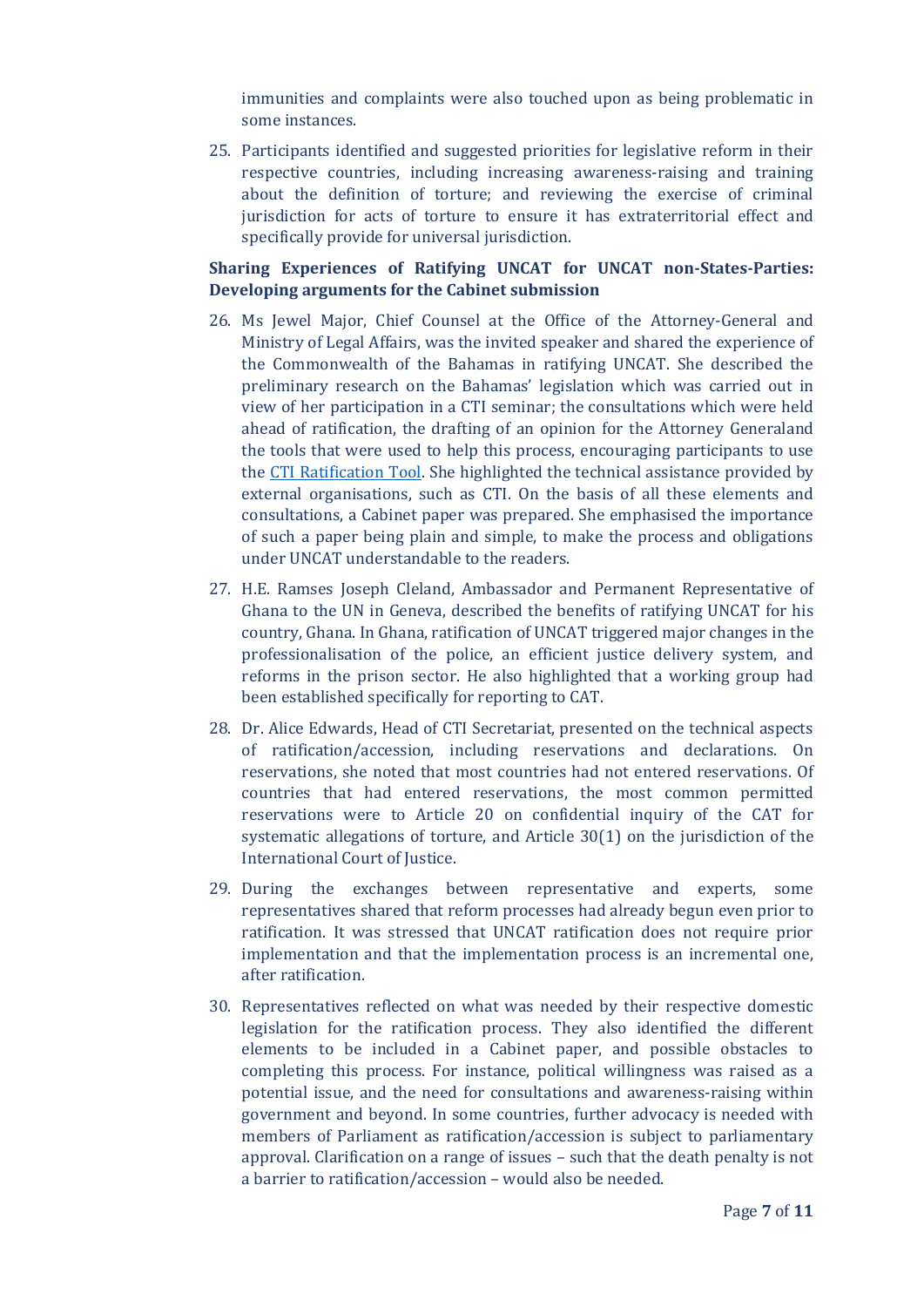31. The participants then engaged in a drafting exercise for Cabinet papers for UNCAT ratification. It was emphasised that Cabinet submissions need to be tailored to the particular Attorney General, if the country does not have clear guidelines on Cabinet submission requirements. They should be as short as possible and highlight only the most relevant points, such as a short summary of the purpose of UNCAT, the status of global and regional ratification so the Government can understand what like-minded countries are doing, and the financial and other considerations such as legislative changes should they ratify/accede to the Convention. Annexes to the Cabinet submission, where additional details could be provided, are possible.

# **Reporting to CAT**

- 32. Ms Michelle Brathwaite, National Human Rights Adviser at the Resident Coordinator's Office for Barbados and the OECS, OHCHR, presented the treaty body (TB) reporting procedures and requirements with focus on CAT.She recognised that reporting can be perceived by States as a burden, particularly to Small Island Developing States (SIDS), especially given the large number of international and/or regional human rights treaties and the associated reporting requirements.
- 33. That said, the benefits of reporting were underscored: enabling the State party to access advice from a body of experts, enhance good practices and catalyse needed reform, raise awareness among authorities and the population alike, and provide authoritative guidance on international cooperation.
- 34. There are a number of strategies and mechanisms that States can use to streamline and ease their reporting burden, including:
	- Making use of the 'simplified reporting procedure' offered by TBs, which allows States to provide answers to a List of Issues Prior to Reporting (LOIPR) sent by the relevant Committee and those answers then constitute the State party's report.
	- Setting up a coordinated mechanisms to perform the task of reporting (also known as National Mechanism for Reporting, Implementation and Follow-up (NMRIF)). Ideally, this mechanism would be an interministerial body composed of members with a strong understanding of human rights and international obligations and from relevant ministries and departments. They should have the power to follow-up on the implementation of recommendations. In the Caribbean, The Bahamas and Jamaica have established an interministerial mechanism.
	- Making use of information included in previous reports submitted as part of the UN Human Rights Council's Universal Periodic Review (UPR);
	- Looking at the Concluding Observations that other TBs have issued to your country, or to similar countries under review;
- 35. Using the OHCHR's National Recommendations Tracking Database, which can assist countries with reporting and data collection, monitoring and tracking the implementation of recommendations received from UN human rights mechanisms, including the UPR, TBs and Special Procedures.The reporting procedure of the CAT, a committee composed of 10 independent experts on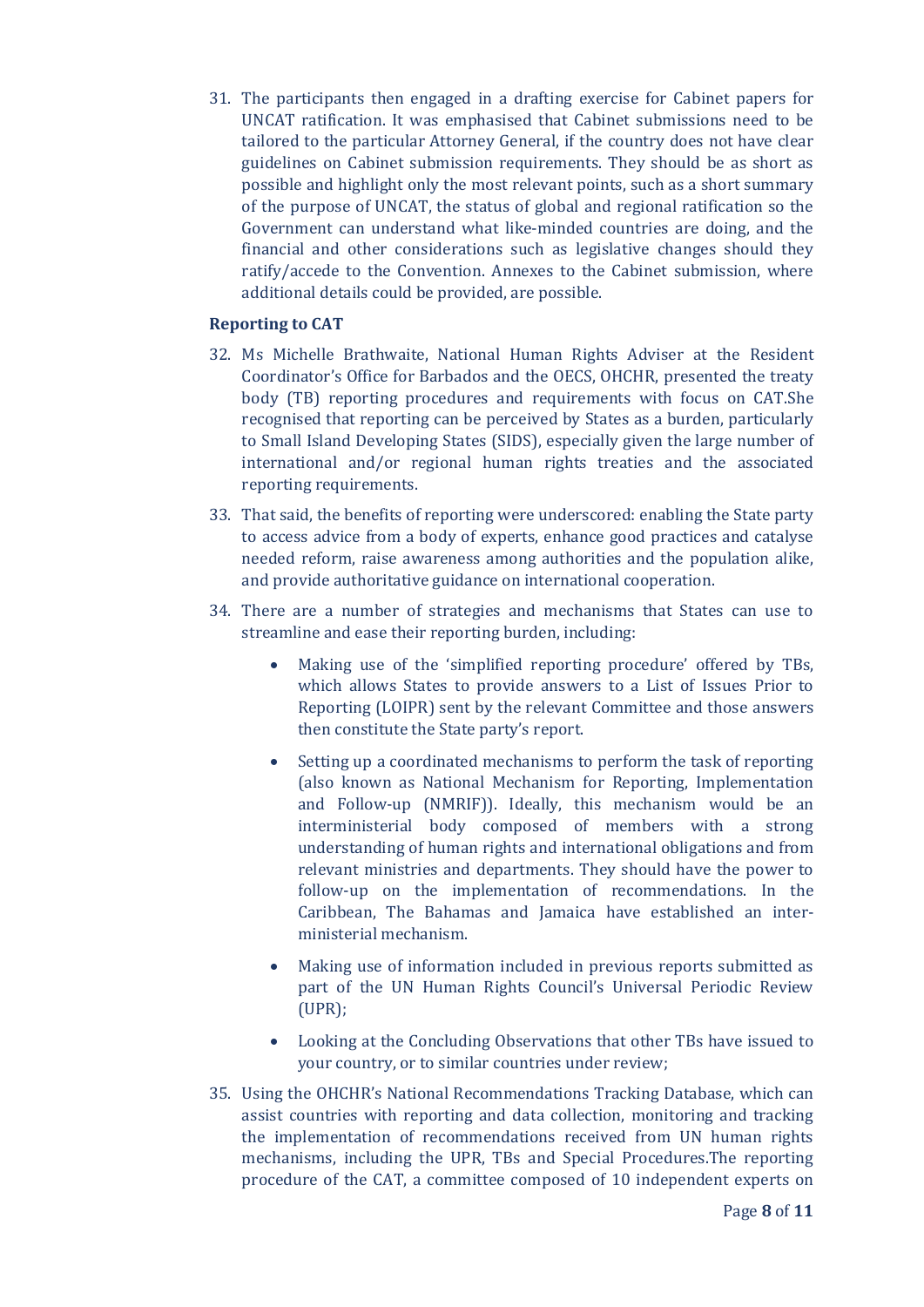UNCAT, was explained. The process consists of the review of periodic reports on the status of implementation in the country. CAT issues concluding observations containing recommendations on what can be done to achieve fuller implementation.

#### **Reporting timeline**



#### **Simplified reporting cycle**



Source: CTI UNCAT Implementation Tool 3/2017 on Reporting to the UN Committee against Torture, available at[: https://cti2024.org/content/docs/CTI-Reporting\\_UNCAT\\_final.pdf.](https://cti2024.org/content/docs/CTI-Reporting_UNCAT_final.pdf) 

- 36. The type of information which should be contained in a report to CAT, including the type of data to be submitted and relied on for each UNCAT obligation.
- 37. Beyond the mechanism tasked with coordinating the reporting process, each government department should be actively supporting the process of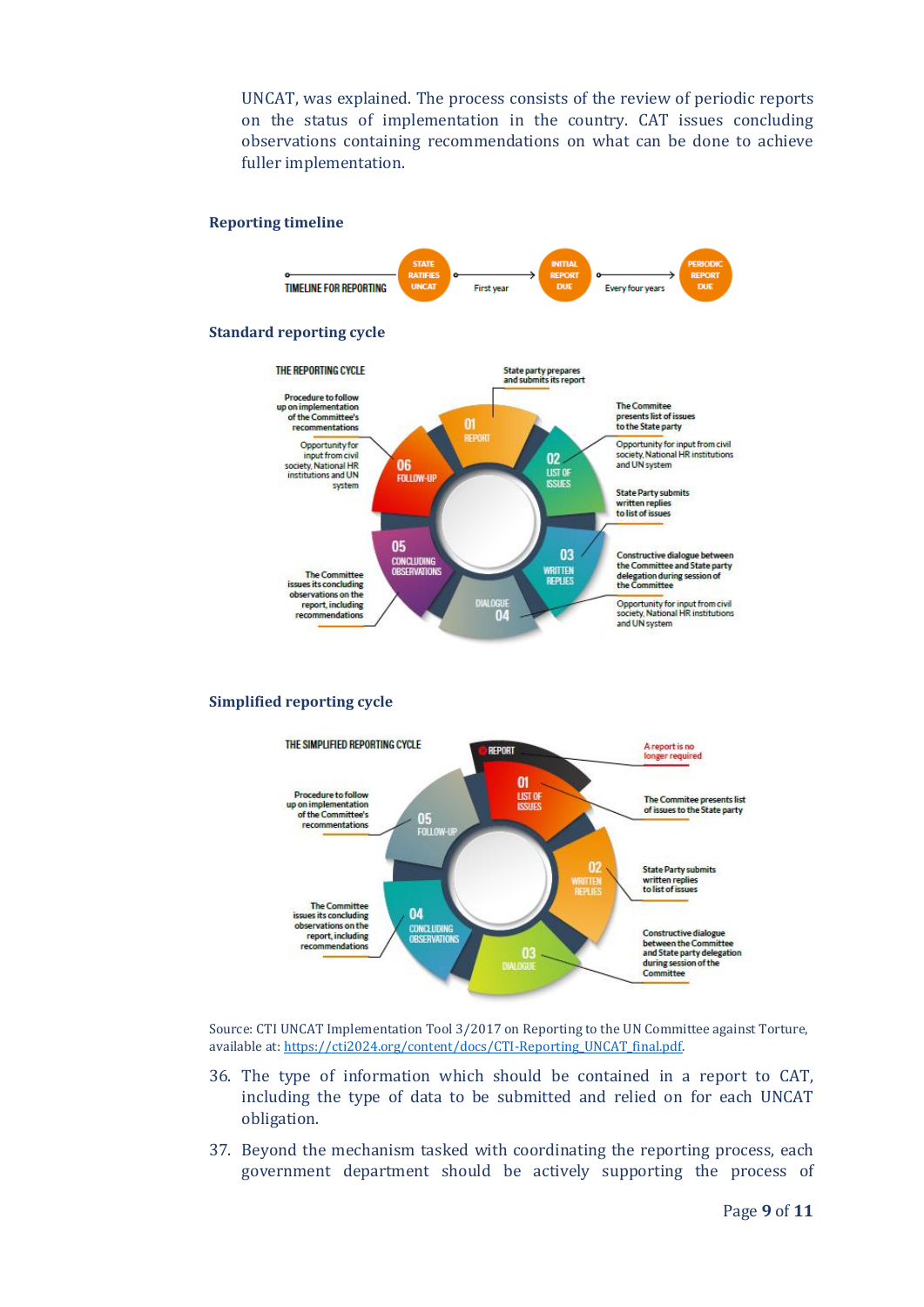researching, and that the views of civil society actors should be sought. it was recommended to set up a dedicated drafting group at the working level.

38. In subsequent discussions, some representatives gave updates on their reporting status. A question was raised about the reporting mechanism's structure. It was underscored that there is no one-size-fits-all regarding structure. Some countries decided to have the same body report to similar treaties and other countries chose to have different reporting structures for each treaty. Some countries went for a single body to report to all treaty bodies. In many cases, while all participants may be similar in the reporting body, it is usual to designate a 'lead agency' or ministry on specific treaties. For CAT, it could be logical that the lead agency or ministry would be the Ministry of Justice or Home Affairs, or other equivalent. A representative highlighted that the process of requesting input from various ministry offices could be a lengthy and difficult one. This is the reason why coordination amongst bodies is key.

### **Strategy and Next Steps**

- 39. In a final session, representatives were asked to highlight some key takeaways from the workshop, and what could be the next steps for their own country, both in terms of strategy and potential assistance.
- 40. Some of the key take-away lessons included:
	- The benefits of ratification and implementation for a country;
	- the fact that implementation is not required *prior* to ratifying UNCAT;
	- the need for broad stakeholder consultation and review prior to UNCAT ratification and implementation;
	- the fact that implementation goes beyond passing legislation, and involves enhancing best practices, including amongst law enforcement agents;
	- the importance of involving civil society actors in the reporting process.
- 41. Country representatives suggested and requested capacity-building and technical support and assistance in pursuing the following steps:
	- Bringing the take-aways from the workshop to the relevant authorities through a mission report, with recommendations towards ratification and/or implementation of UNCAT and/or proposed reforms;
	- Reviewing the conformity of national legislation with UNCAT obligations. This review, based on the information provided during the seminar, the advice and the country notes, has become possible in the participating countries. It will include various stakeholders and will pave the way towards a global reform enabling the complete integration and implementation of UNCAT obligations;
	- Replicating trainings at the national level, in particular for legislative drafters, relevant Ministry officials (Justice, Legal Affairs and Attorney-General's offices), police and law enforcement officers, judges and prosecutors, and bar associations in order to sensitise them to their international obligations under UNCAT and to achieve the necessary buy-in towards UNCAT ratification and implementation; ; and